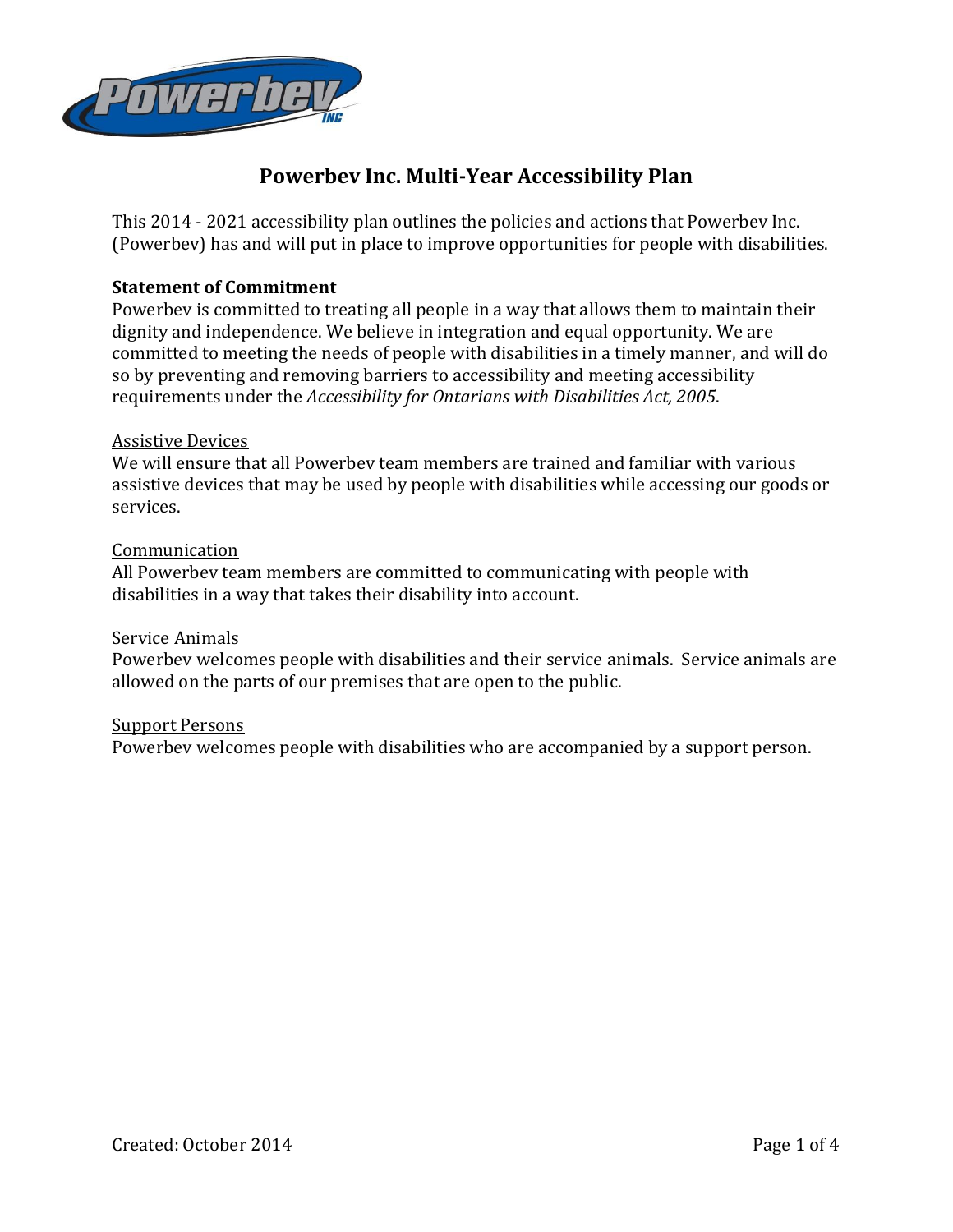

# **Activities to Date**

- Created an AODA Customer Service Policy and Accessibility Plan to identify and address any barriers
- Posted the original policy and plan on our website
- Trained existing team members on AODA requirements and created a plan to train new team members going forward
- Installed wheelchair accessible washrooms
- Installed wide doorways and aisles
- Installed a wheelchair ramp and an automatic door at the front of the building
- Designated accessible parking
- Upgraded our website to ensure compliance with the current requirements
- Posted the updated policy and Multi-Year Plan on our website
- Addressing any public or customer requests in a timely and appropriate manner
- Committed to fair and accessible employment practices by accommodating reasonable requests during the recruitment and assessment processes and when people are hired
- Created a Return to Work procedure for team members who report a nonoccupational disability
- Committed to developing and implementing individual accommodation plans and return-to-work policies
- Committed to using accommodating performance management, career development and redeployment processes
- Committed to preventing and removing other accessibility barriers when identified

## **Accessible Emergency Information**

Powerbev is committed to providing the customers and clients with publicly available emergency information in an accessible way upon request. We will also provide team members with disabilities with individualized emergency response information when necessary.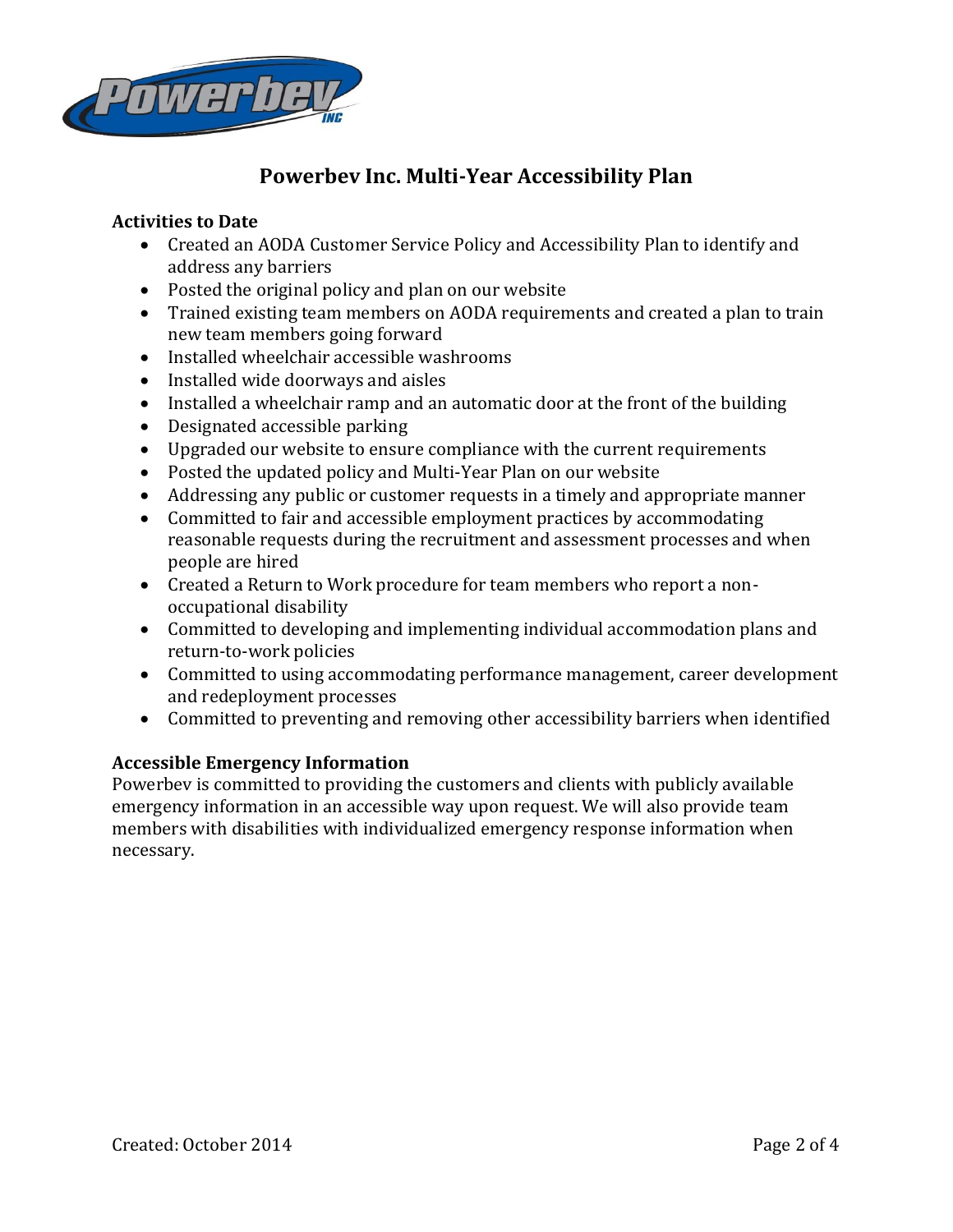

### **Training**

Powerbev has provided training to all existing team members and will continue to train new team members and others who deal with the public or third parties on our behalf on:

- An overview of the Accessibility for Ontarians with Disabilities Act, 2005, and the requirement for the Customer Service Standard;
- An overview of the Integrated Accessibility Standards
- The purpose and requirements of Powerbev's Policy, including any changes or updates to the Policy or any of the practices and procedures noted herein;
- How to interact with customers with various kinds of Disabilities, as well as their Service Animals, Guide Dogs and/or Support Persons; and
- What to do if a person with a disability is having difficulty accessing Powerbev's goods or services.

### **Information and communications**

Powerbev is committed to meeting the communication needs of people with disabilities. We will consult with people with disabilities to determine their information and communication needs.

### **Feedback Process**

Customers who wish to provide feedback on the way Powerbev provides goods or services to people with disabilities may do so by telephone, email, in-person, or in writing to:

### **Powerbev Inc.**

210 Ambassador Drive Mississauga, ON, L5T 2J2 **Phone:** 1-866-882-8448 or 905-670-5560 **Email:** [energy@powerbev.com](mailto:energy@powerbev.com)

If any of the above methods of communication are not suitable, customers may request another method. Privacy will be respected at all times. All feedback will be directed to Human Resources. Human Resources will confirm our receipt of such feedback and will provide a response as soon as reasonably possible. We will endeavour to provide such a response in a manner that is accessible to the complainant.

Powerbev will take the following steps to make all websites and content conform to WCAG 2.0, Level AA by January 1, 2021:

- Continue to monitor the yearly requirements and update our website accordingly
- Continue to consult with people with disabilities to determine their information and individual needs and work to remove all barriers in a timely manner
- Review any and all customer feedback relating to accessibility